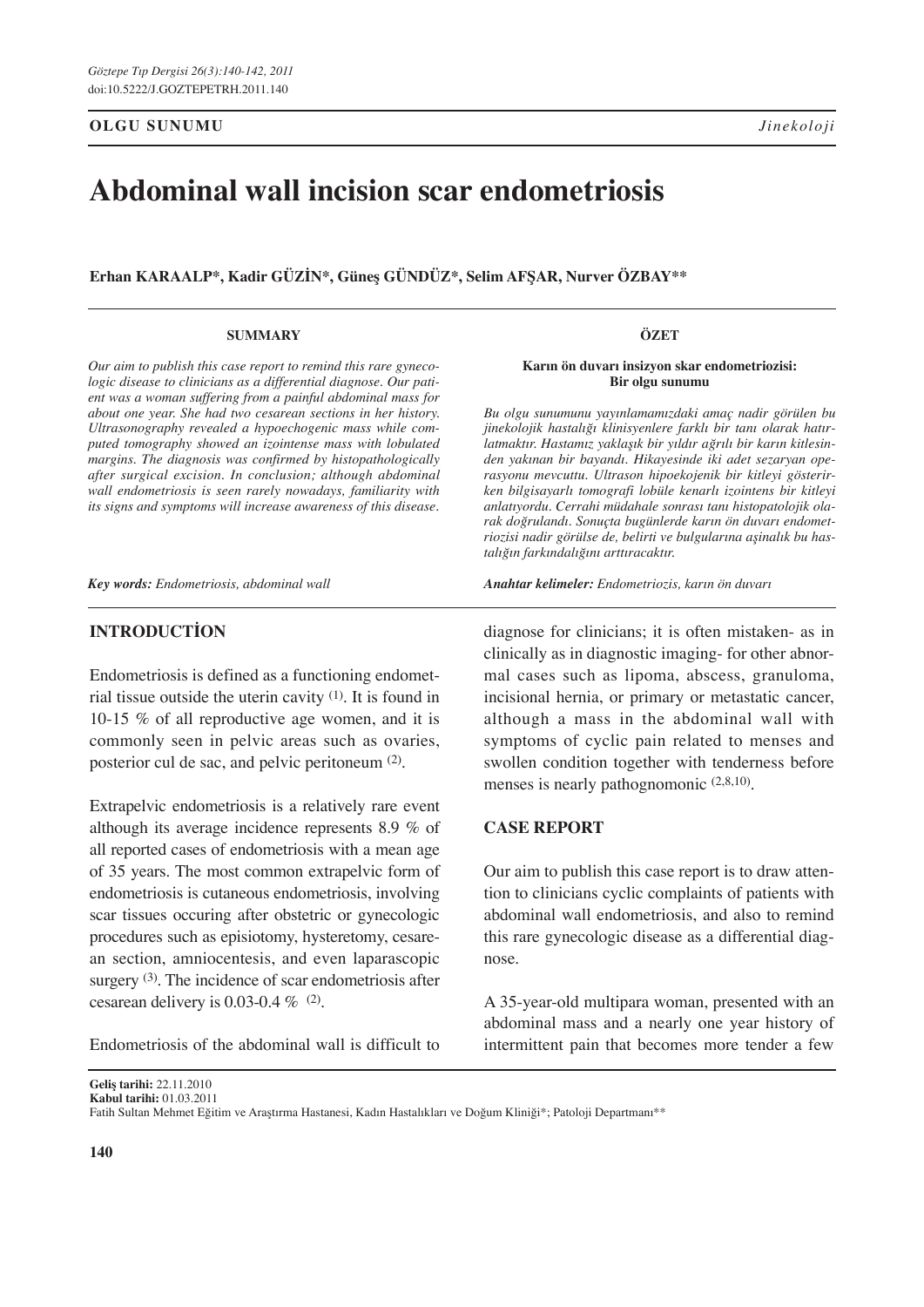days before and also during her menses at her Pfannenstiel scar. She had had two cesarean sections in 1995 and 1998. She had no history of endometriosis so far and her sistemic examination was normal. Ca-125 blood value was also normal before our surgical excision. On physical examination, she had a painful semi-solid mass that measured aproximately 3 cm in diameter and placed 1 cm to the left of her cesarean scar. In ultrasound examination, 20x12 mm hypoechogenic mass with irregular lobulated margins deeply located under the incision scar had been reported (Figure 1).



**Figure 1. Ultrasound imaging showed by a black arrow. Marjins of the mass are strongly marked.** 



**Figure 2. Makroscopic view.**



**Figure 3. Microscopic image. Endometrial stroma and gland structures in fibroadipose tissue are seen. (From Nurver Ozbay, Pathology Department, by the permission.)**

Computed tomography (CT) revealed a 2.5 cm mass with lobulated margins and izointense with a muscle tissue, located next to the left side of the incision scar protruding to subcutaneous fat tissue from anterior abdominal wall.

The mass (Figure 2) was seen located in subcutaneous fat tissue, however partially passing fascial layer through to the rectus muscle in surgery.

The materyal was confirmed to be endometriosis histopathologically by pathology department (Figure 3).

Patient was discharged from hospital on 2nd postoperative day uneventfully and was invited to control examination.

### **DIscussIon**

The literature emphasizes that scar endometriosis is uncommon; however, it may occur more commonly than believed. Patients may present from months to years after their last surgery. Common presentations include palpabl mass, cyclic pain and bleeding consecutively. Because of clinical suspicion of incisional hernia, patients with abdominal wall scar endometriosis are often referred to general surgeons but not gynecologists (4).